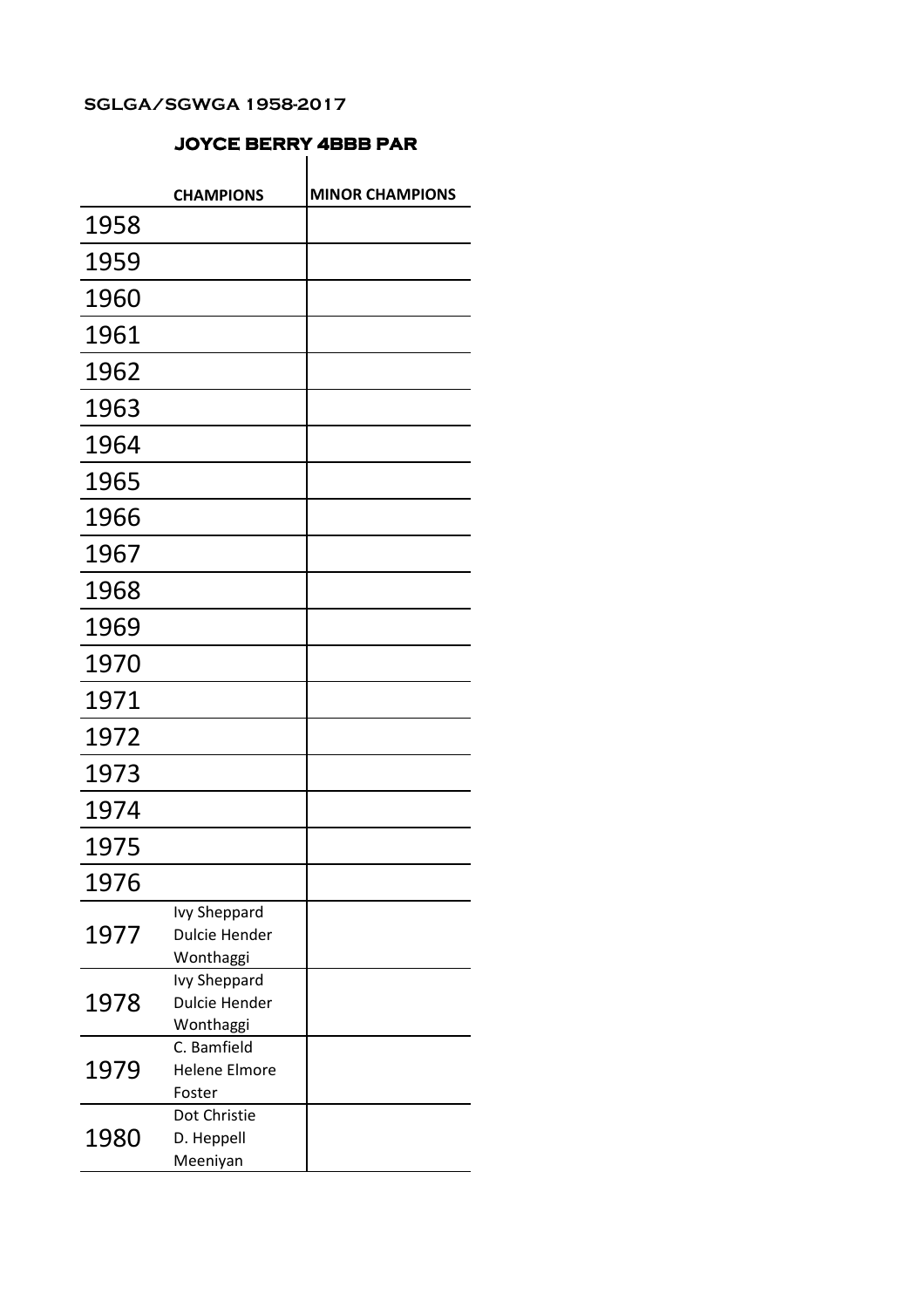|      | <b>JOYCE BERRY 4BBB PAR</b> |                        |
|------|-----------------------------|------------------------|
|      | <b>CHAMPIONS</b>            | <b>MINOR CHAMPIONS</b> |
| 1981 | Dot Christie                |                        |
|      | D. Heppell                  |                        |
|      | Meeniyan                    |                        |
| 1982 | M. Dwyer                    |                        |
|      | ?. White                    |                        |
|      |                             |                        |
| 1983 | C. Bamfield                 |                        |
|      | <b>Helene Elmore</b>        |                        |
|      | Foster                      |                        |
| 1984 | Val Brydon                  |                        |
|      | <b>Nancy Sperling</b>       |                        |
|      | Leongatha                   |                        |
| 1985 | Dot Christie                |                        |
|      | M. Pearson                  |                        |
|      | Meeniyan                    |                        |
| 1986 | Marg Berry                  |                        |
|      | <b>Ria Stewart</b>          |                        |
|      | Wonthaggi                   |                        |
|      | <b>Dulcie Hender</b>        | <b>Gail Balfour</b>    |
| 1987 | <b>Ivy Sheppard</b>         | L. Kirk                |
|      | Wonthaggi                   | Korumburra             |
| 1988 | Marg Berry                  | J. Condick             |
|      | <b>Ria Stewart</b>          | M. Vick                |
|      | Wonthaggi                   | Lang Lang              |
|      | Marg Berry                  | M. McGrath             |
| 1989 | <b>Ria Stewart</b>          | D. Donaldson           |
|      | Wonthaggi                   | Foster                 |
| 1990 | Dulcie Hender               | Seve Piasente          |
|      | <b>Ivy Sheppard</b>         | A. Schiderer           |
|      | Wonthaggi                   | Wonthaggi              |
| 1991 | Dot Christie                | N. Parry               |
|      | <b>Helene Elmore</b>        | P. Cripps              |
|      | Meeniyan                    | Welshpool              |
| 1992 | Dot Christie                | <b>Betty Dowell</b>    |
|      | <b>Helene Elmore</b>        | Connie Janssen         |
|      | Meeniyan                    | Korumburra             |
| 1993 | Dot Christie                | W. Brown               |
|      | <b>Helene Elmore</b>        | K. Johnston            |
|      | Meeniyan                    | Woorayl                |
| 1994 | Dot Christie                | N. Parry               |
|      | <b>Helene Elmore</b>        | T. Fitcher             |
|      | Foster                      | Welshpool              |
| 1995 | Dot Christie                |                        |
|      | <b>Helene Elmore</b>        |                        |
|      | Foster                      |                        |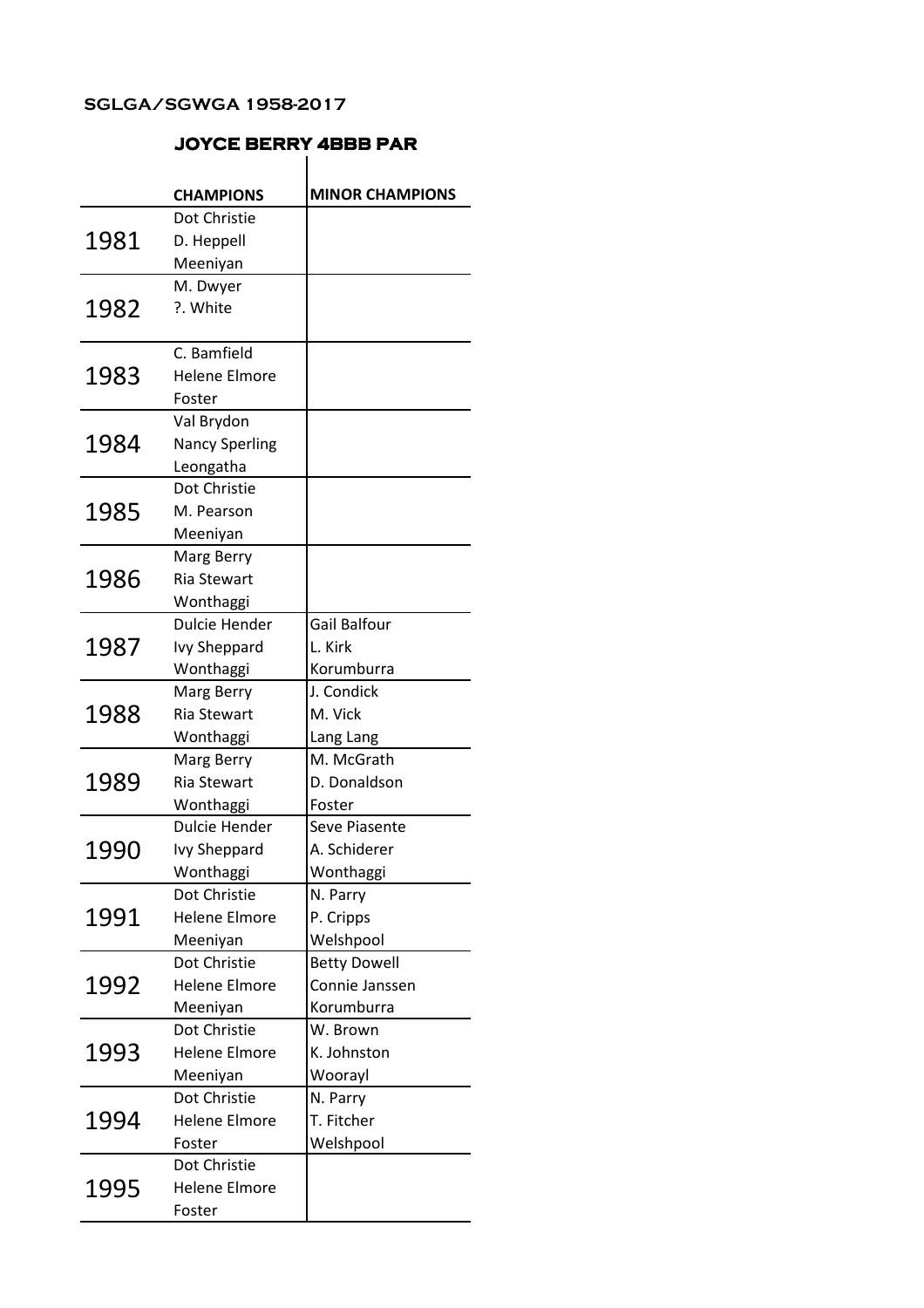### CHAMPIONS MINOR CHAMPIONS JOYCE BERRY 4BBB PAR 1996 Alison Adams Anne Walker Wonthaggi 1997 M. Grant D. Thompson Cowes 1998 Marg Berry Ria Stewart Wonthaggi 1999 Val Brydon Dot Stubbs Leongatha 2000 Gale Tyers Barb Warren, Foster 2001 Beth Curram N. Parry Foster 2002 Marg Berry Ria Stewart Wonthaggi 2003 Dot Christie Heather Poletti Meeniyan Maureen Masterman M. Dixon Korumburra 2004 Anne Walker Ann Schiderer, Wonthaggi S. Brown J. Tyrrell Cowes 2005 Anne Walker Ann Schiderer, Wonthaggi M. Higgins P. Harvey, Wonthaggi 2006 Robyn Dennis Mary Brewis, Leongatha Pam Murphy Carolyn Cripps, Lang Lang 2007 Gale Tyers Barb Warren, Foster Anne Horstra M. Skate, Foster 2008 Karen MacDonald Robyn Galloway, Foster Noreen Webster Pat West, Leongatha 2009 Mary Brewis Helen Fraser, Leongatha Sarah Beale Carole Carrigy, Lang Lang 2010 Rebecca Thomas Mary Brewis, Leongatha Di Walker K. Barwick, Welshpool